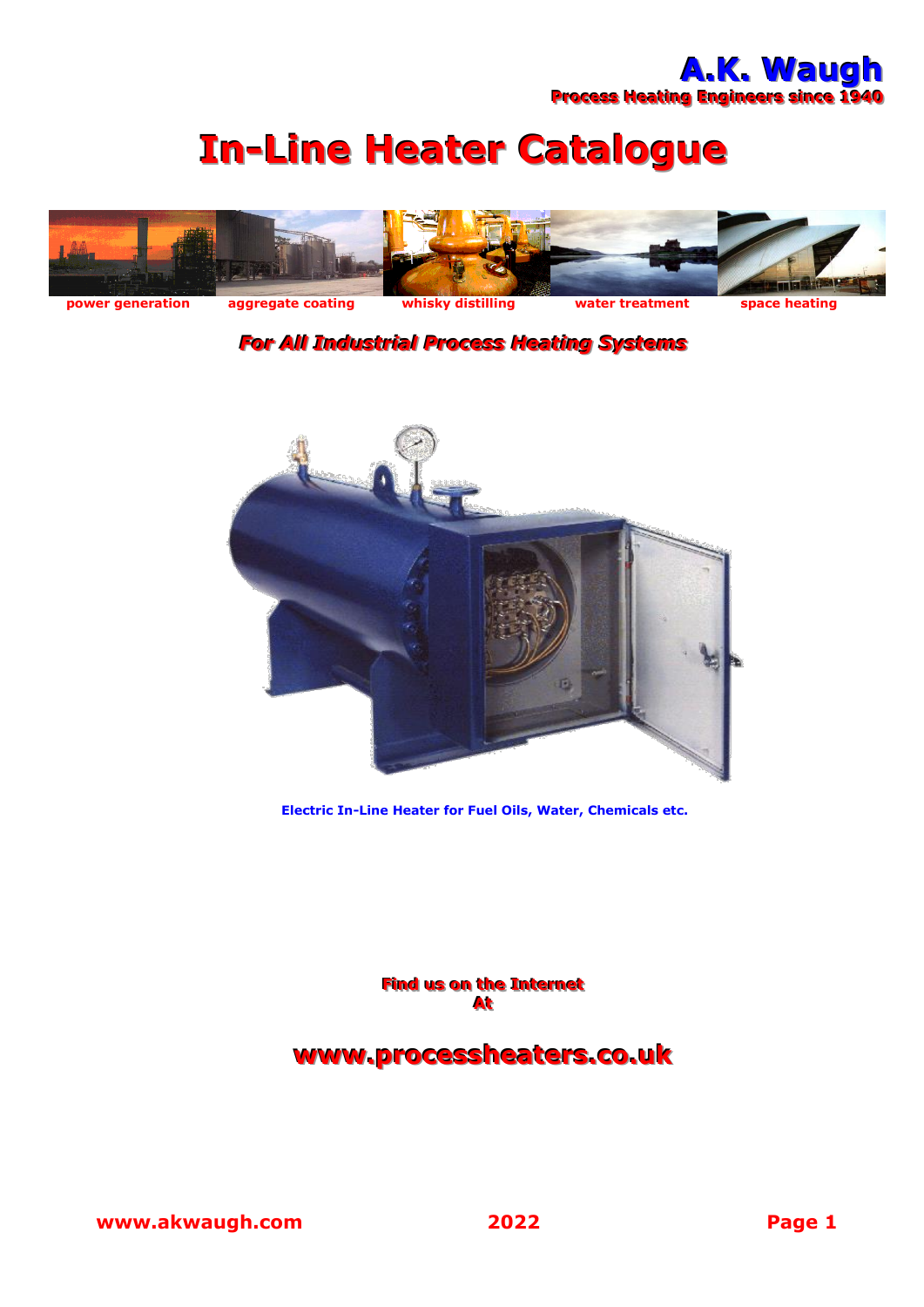#### **Index Page**

| Foreword                  |                          |    |
|---------------------------|--------------------------|----|
| <b>Electric Heaters</b>   | - LHR Series 6 - 36 kW   | 4  |
| <b>Electric Heaters</b>   | - EHL Series 30 - 144 kW | 5  |
| <b>Electric Heaters</b>   | - J Series 1 - 7 kW      | 6  |
| Steam / Electric Heaters  | - CES Series             | 7  |
| <b>Steam Only Heaters</b> | - CCS Series             | 8  |
| <b>Control Panels</b>     | - Information            | 8  |
| Elements, Thermostats,    | - Information            | 10 |
| <b>Relief Valves</b>      |                          |    |
| <b>Heavy Oil Heaters</b>  | - Information            | 11 |
| Fuel Oil Preheating       | - General Information    | 12 |
| Internet                  | - Information            | 13 |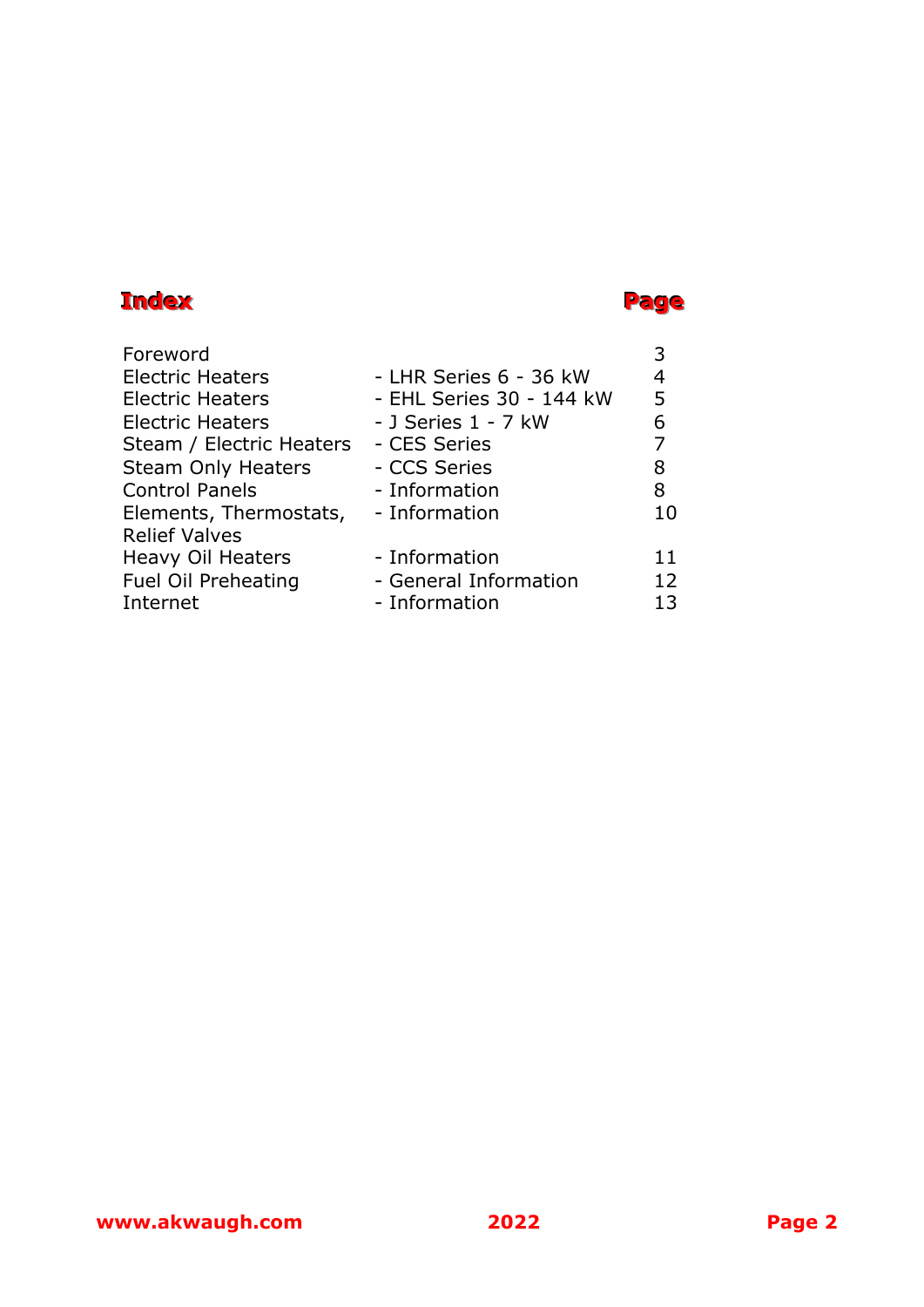## **Industrial Process Heating Equipment**

#### **Foreword**

A.K. Waugh has supplied industry with heating equipment for Oils and for other process fluids for more than 80 years.

### **Fuel Oil Heating**



We manufacture Oil Immersion, Oil Outflow and Oil In-Line Heaters. Heaters are individually manufactured to suit your application, and may use several heat sources, the most popular of which is electricity. Use of Steam, Hot Water or Thermal Oil as a primary or additional energy source can be incorporated. (Immersion and Outflow Heaters - see separate catalogues)

## **Other Fluids**

When we are required to manufacture equipment for use with water, acid or alkali this is easily accommodated using different materials than those normally used for oil. Build and testing generally follow the same stringent procedures used for our oil heater products, thus ensuring reliability.

#### **Pumping and Heating Units**



We provide a complete and integrated Pumping and Heating service. Normally we do not advertise specific systems since most of our equipment is customised in some fashion or other for individual tasks. If this type of equipment is of interest please ask for further information. We will be pleased to help.

#### **Control Panels**



We provide a comprehensive range of custom-built panels to suit heaters and P&H sets. These are available with a wide range of options and can be supplied for heater outputs ranging from 3kW to over 350 kW, also manufactured for various climatic zones throughout the world. Detailed specifications are available upon request.

#### **In General**

We are here to give you technical assistance to let you choose the best heater or combination of heaters for your process. We will give you up to date advice on the fluid you wish to heat, and will work with you towards an effective and efficient solution for your heating needs. Our work is backed up where required by the design and testing services of organisations such as Lloyds Register or DNV.

We work to ISO9001.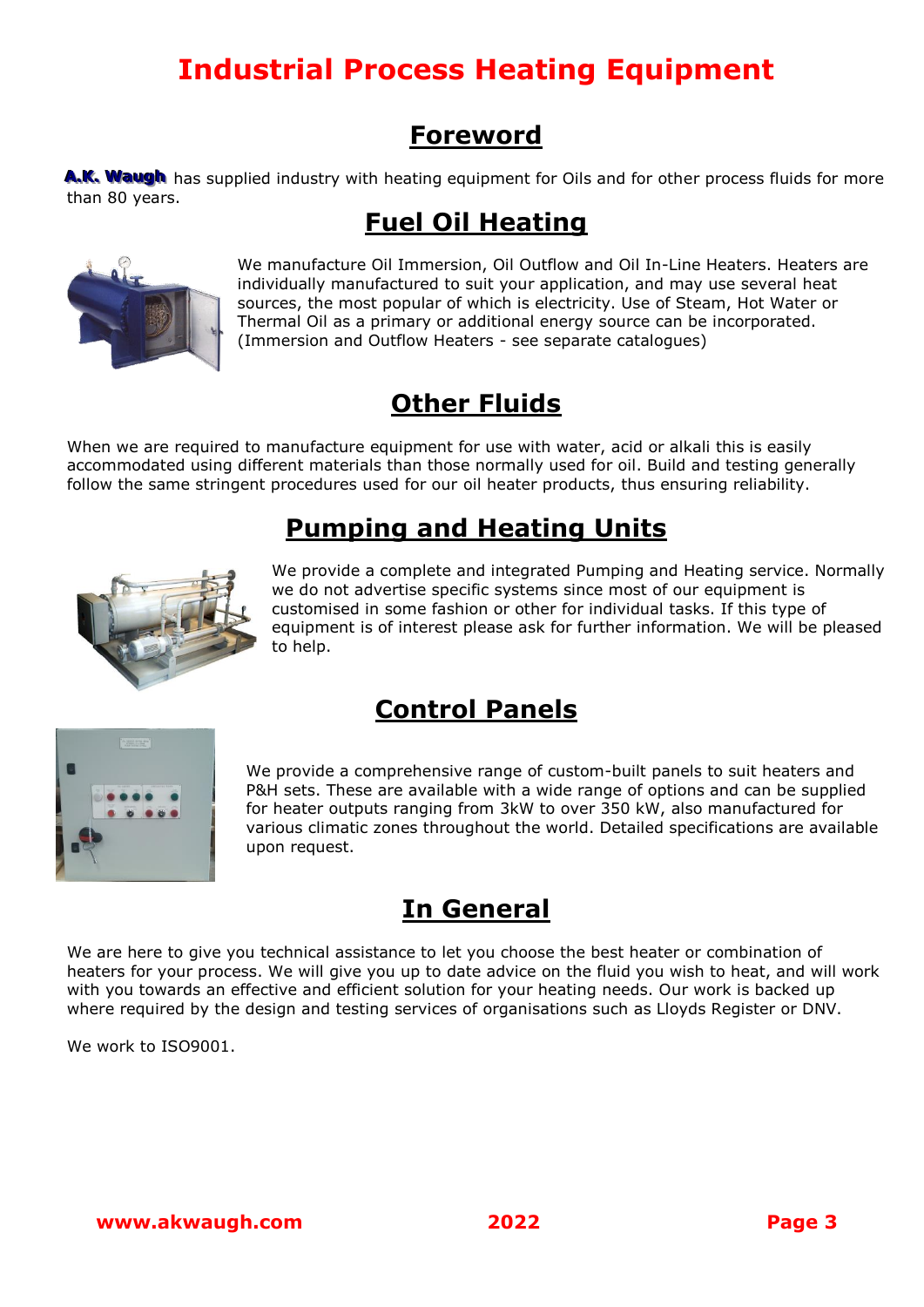#### **Electric Line Heaters LHR Series**



#### **Mild Steel versions for Heavy Oil Stainless Steel versions for most other fluids Output Range 6 - 36 kW**

Watts Ratings between 6 and 8 W/in<sup>2</sup> (0.9 and 1.2 W/cm<sup>2</sup>) Standard W.P. up to 16 bar - higher pressures available.

(This range is not generally suitable for Reclaimed Oil or strong acids - contact us for information.)

Ratings based on fluid Inlet Temperature : 55°C / fluid Outlet Temperature : 90°C Maximum allowable outlet temperature 150ºC

| <b>List</b>   | Rating    | <b>FUEL OIL</b> | <b>WATER</b> | No. & Rating | Length     | <b>Possible Electrical</b> |
|---------------|-----------|-----------------|--------------|--------------|------------|----------------------------|
| <b>Number</b> | <b>kW</b> | Litres / hr     | Litres / hr  | of Elements  |            | <b>Stages</b>              |
|               |           | Raised 35°C     | Raised 35°C  | (kW)         | Shell O.D. |                            |
| <b>LHR 01</b> | 6         | 300             | 135          | 3 @ 2.0      | 1100 / 220 |                            |
| <b>LHR 02</b> | 9         | 450             | 200          | 6 @ 1.5      | 1100 / 270 |                            |
| <b>LHR 03</b> | 12        | 600             | 270          | 6@2.0        | 1100 / 270 |                            |
| <b>LHR 04</b> | 18        | 900             | 400          | 6@3.0        | 1100 / 270 |                            |
| <b>LHR 05</b> | 24        | 1200            | 540          | 12 @ 2.0     | 1100 / 320 |                            |
| <b>LHR 06</b> | 30        | 1500            | 670          | 12 @ 2.5     | 1100 / 320 |                            |
| <b>LHR 07</b> | 36        | 1800            | 805          | 12 @ 3.0     | 1200 / 320 |                            |

*Higher Kilowatt loadings available on request, built to special Order only.*

The outputs shown are the best values obtainable for the particular heater at the stated temperature rise. Other temperature rises can be calculated on a pro-rata basis i.e.

| For Fuel Oil, | 900 lph @ 18 kW = 35°C rise                           |
|---------------|-------------------------------------------------------|
| Therefore     | 450 lph $@$ 18 kW = 70 <sup>o</sup> C rise and so on. |

In certain units it is possible to divide the load into stages, but only in multiples of 3 elements, to ensure a balanced load. Please note that the o.d. shown is that of the Heater Shell, or body - not the overall o.d., or that of the Tube Plate. Tube Plate bolting may vary according to requirements.

| Standard Equipment | n Britannia | Removable Core type Heating Elements                             |
|--------------------|-------------|------------------------------------------------------------------|
|                    |             | Controlling and Safety Thermostats as appropriate                |
|                    |             | Thermometer                                                      |
|                    |             | Relief Valve - up to 6.9 bar (standard on Fuel Oil Heaters only) |
|                    |             | Inlet / Outlet connections to suit.                              |
|                    |             | IP 55 Terminal Box                                               |
|                    |             | External finish in Metallic Blue                                 |

Mountings are available in a variety of designs according to customer preference.

| Extra Items are | Multiple Stage designs (Extra Thermostat(s) & Wiring etc.) |
|-----------------|------------------------------------------------------------|
|                 | High Pressure Relief Valve - over 6.9 bar                  |
|                 | Control Panel                                              |
|                 | Delivery UK                                                |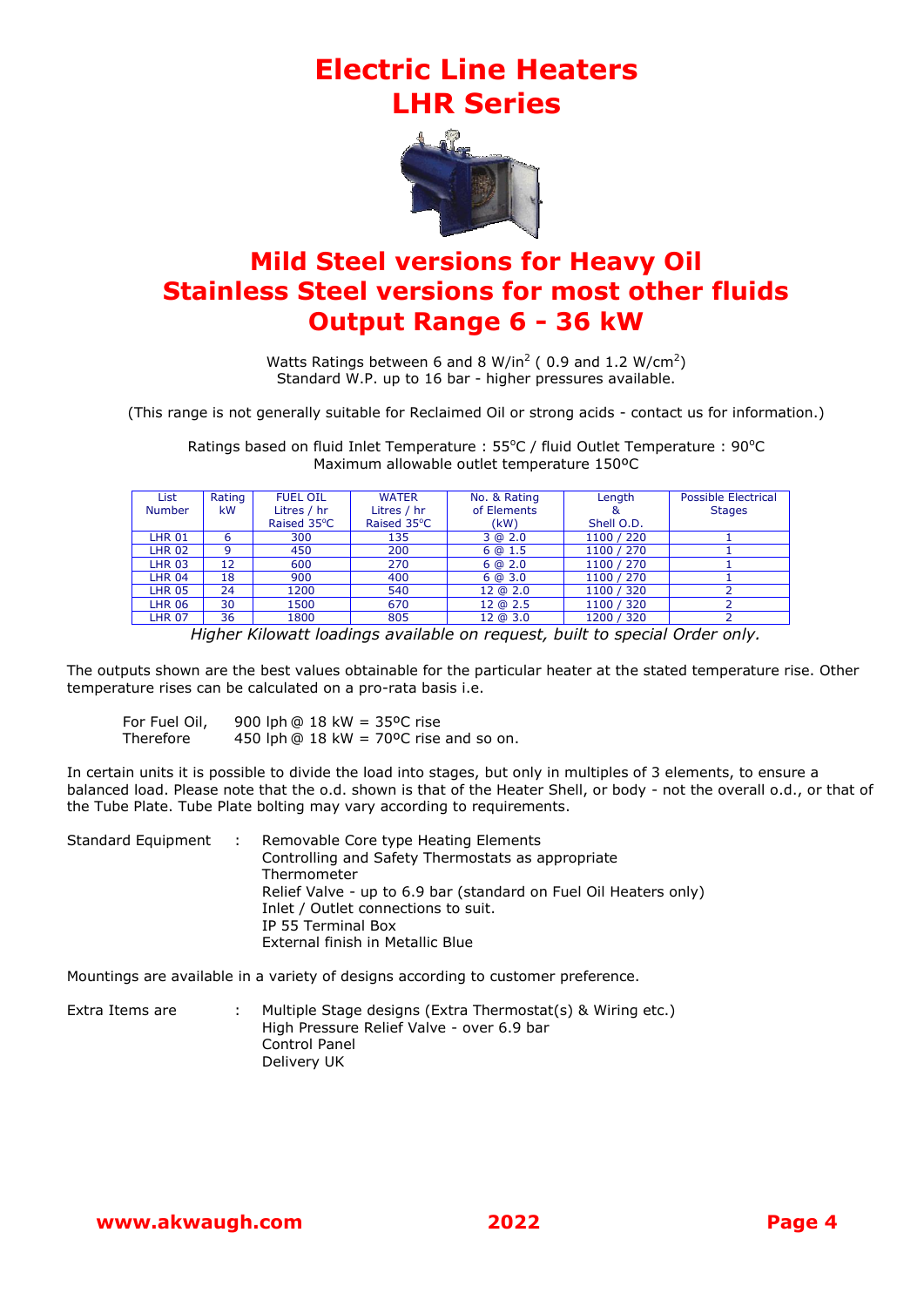#### **Electric Line Heaters EHL Series**



#### **Mild Steel versions for Heavy Fuel Oil Stainless Steel versions for most other fluids Output Range 36 - 144 kW**

Watts Ratings between 8 and 9 W/in<sup>2</sup> (1.24 and 1.39 W/cm<sup>2</sup>) Standard W.P. up to 30 bar - higher pressures available.

Ratings based on fluid Inlet Temperature : 55°C / fluid Outlet Temperature : 90°C Maximum allowable outlet temperature 150ºC

| <b>List</b><br><b>Number</b> | Rating<br>kW | <b>FUEL OIL</b><br>Litres / hr<br>Raised 35°C | <b>WATER</b><br>Litres / hr<br>Raised 35°C | No. & Rating<br>of Elements<br>(kW) | Length /<br>Shell O.D. | Possible<br>Electrical<br><b>Stages</b> |
|------------------------------|--------------|-----------------------------------------------|--------------------------------------------|-------------------------------------|------------------------|-----------------------------------------|
| <b>EHL 12</b>                | 36           | 1800                                          | 805                                        | 6@6.00                              | 1200 / 300             | 2                                       |
| <b>EHL 13</b>                | 48           | 2400                                          | 1070                                       | 9@5.33                              | 1400 / 300             | $\overline{2}$                          |
| <b>EHL 14</b>                | 60           | 3000                                          | 1340                                       | 9 @ 6.66                            | 1500 / 350             | $\overline{2}$                          |
| <b>EHL 15</b>                | 72           | 3600                                          | 1610                                       | 12 @ 6.00                           | 1500 / 350             | $\overline{2}$                          |
| <b>EHL 16</b>                | 84           | 4200                                          | 1880                                       | 15 @ 5.60                           | 1500 / 400             | $\overline{2}$                          |
| <b>EHL 17</b>                | 96           | 4800                                          | 2150                                       | 15 @ 6.40                           | 1800 / 400             | $\overline{2}$                          |
| <b>EHL 18</b>                | 108          | 5400                                          | 2420                                       | 15 @ 7.20                           | 1800 / 400             | $\overline{2}$                          |
| <b>EHL 19</b>                | 120          | 6000                                          | 2700                                       | 18 @ 6.66                           | 1800 / 450             | 3                                       |
| <b>EHL 20</b>                | 144          | 7200                                          | 3220                                       | 18 @ 8.00                           | 1800 / 450             | 3                                       |

*Intermediate or Higher kW loads available on request.*

The outputs shown are the best values obtainable for the particular heater at the stated temperature rise. Other temperature rises can be calculated on a pro-rata basis i.e.

| For Fuel Oil, | 3000 lph | @ 60 kW = 35°C rise                   |
|---------------|----------|---------------------------------------|
| Therefore     | 1500 lph | $\omega$ 60 kW = 70°C rise and so on. |

In certain units it is possible to divide the load into stages, but only in multiples of 3 elements, to ensure a balanced load. Please note that the o.d. shown is that of the Heater Shell, or body - not the overall o.d., or that of the Tube Plate. To assess the overall diameter check the sizes of the relevant PN16 blind flange.

| Standard Equipment : | Removable Core type Heating Elements<br>Controlling and Safety Thermostats as appropriate<br>Thermometer<br>Relief Valve - up to 6.9 bar (standard on Fuel Oil Heaters only)<br>Inlet / Outlet connections to suit.<br>IP 55 Terminal Box |
|----------------------|-------------------------------------------------------------------------------------------------------------------------------------------------------------------------------------------------------------------------------------------|
|                      | External finish in Metallic Blue                                                                                                                                                                                                          |

Mountings are available in a variety of designs according to customer preference.

| Extra Items are | Multiple Stage designs (Extra Thermostat(s) & Wiring etc.)<br>High Pressure Relief Valve - over 6.9 bar<br>Control Panel |
|-----------------|--------------------------------------------------------------------------------------------------------------------------|
|                 | Delivery UK                                                                                                              |
|                 |                                                                                                                          |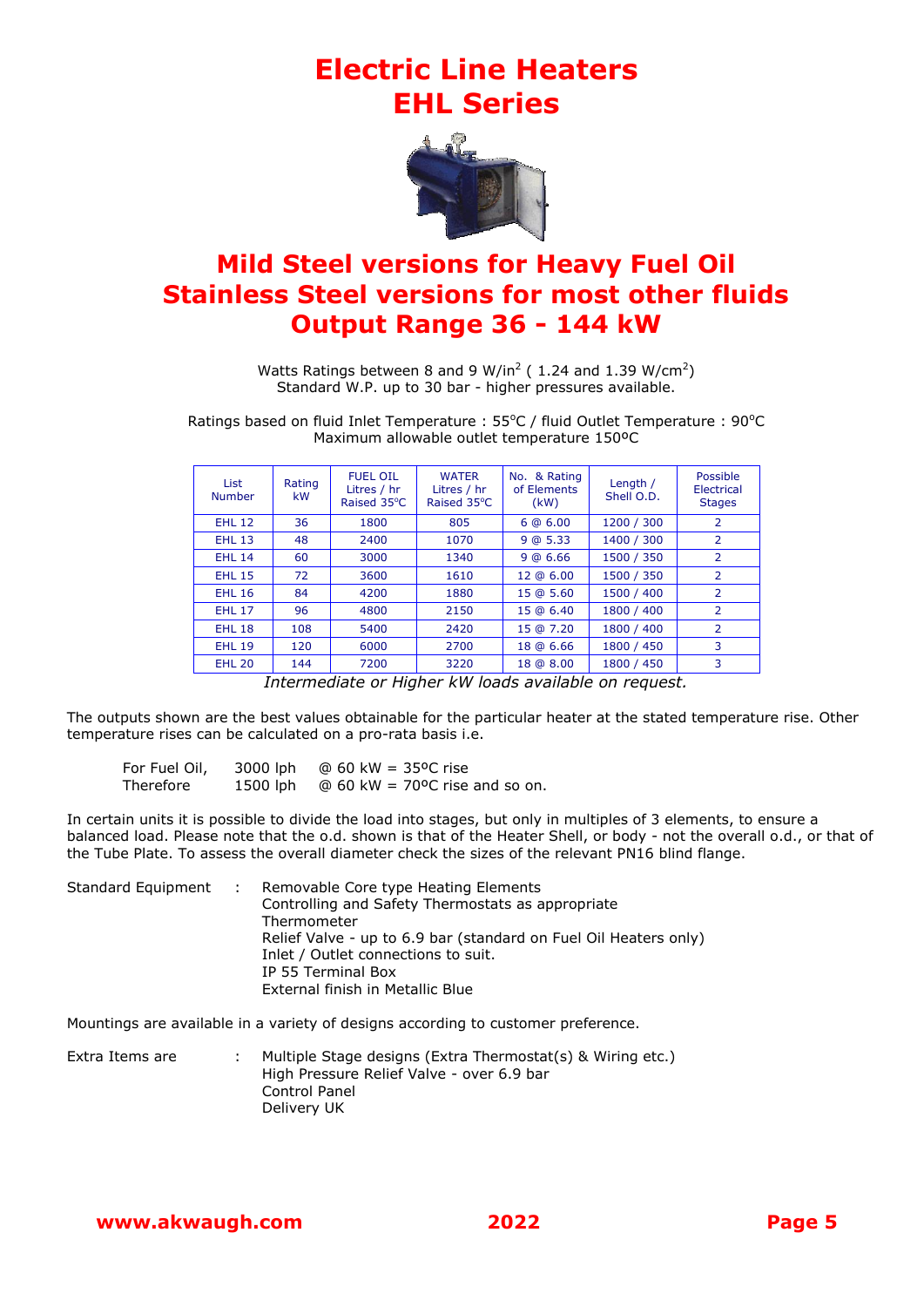#### **Electric Line Heaters J Series for Light to Heavy Oil**



**Output Range 1 kW - 7 kW**

Watts Ratings between 6 and 8 W/in<sup>2</sup> (0.9 and 1.2 W/cm<sup>2</sup>) Standard W.P. up to 20 bar - higher pressures available.

(This range is not generally suitable for Reclaimed Oil - contact us for information.)

Ratings based on Temperature Rise of :  $56^{\circ}$ C Maximum allowable outlet temperature 150ºC

| List          | Rating    | Litres / hr | No. & Rating | Length     | Possible      | Price       | <b>Element Price</b> |
|---------------|-----------|-------------|--------------|------------|---------------|-------------|----------------------|
| <b>Number</b> | <b>kW</b> | Raised 56°C | of Elements  |            | Electrical    | (Ex. Works) |                      |
|               |           |             | (kW)         | Shell O.D. | <b>Stages</b> |             |                      |
| 11            |           | 30          | 3 @ 0.3      | 600 / 240  |               |             |                      |
| 12            |           | 60          | 3 @ 0.6      | 600 / 240  |               |             |                      |
| 13            |           | 90          | 3@1.0        | 600 / 240  |               |             |                      |
| 14            |           | 125         | 3 @ 1.3      | 600 / 240  |               |             |                      |
| 15            |           | 155         | 3 @ 1.6      | 670 / 240  |               |             |                      |
| <b>J</b> 6    |           | 185         | 3 @ 2.0      | 670 / 240  |               |             |                      |
| 17            |           | 215         | 3 @ 2.3      | 600/305    |               |             |                      |

*Other Kilowatt loadings available on request, built to special Order only.*

The outputs shown are the best values obtainable for the particular heater at the stated temperature rise. Other temperature rises can be calculated on a pro-rata basis i.e.

| For Fuel Oil, | 155 lph $@$ 5 kW = 56°C rise           |
|---------------|----------------------------------------|
| Therefore     | 310 lph $@5$ kW = 28°C rise and so on. |

In this heater unit there are 3 heating elements and this arrangement is generally made for single stage operation. On request we will advise on multiple stage operation.

Please note that the o.d. shown is that of the Heater Shell, or body - not the overall o.d., or that of the Tube Plate. Tube Plate bolting may vary according to requirements.

|  | Standard Equipment : Removable Core type Heating Elements<br>Controlling and Safety Thermostats as appropriate<br>Thermometer<br>Relief Valve - up to 6.9 bar<br>Inlet / Outlet connections to suit. |
|--|------------------------------------------------------------------------------------------------------------------------------------------------------------------------------------------------------|
|  | IP 55 Terminal Box<br>External finish in Metallic Blue                                                                                                                                               |

Mountings are available in a variety of designs according to customer preference.

| Extra Items are | High Pressure Relief Valve - over 6.9 bar |
|-----------------|-------------------------------------------|
|                 | Control Panel                             |
|                 | Delivery UK                               |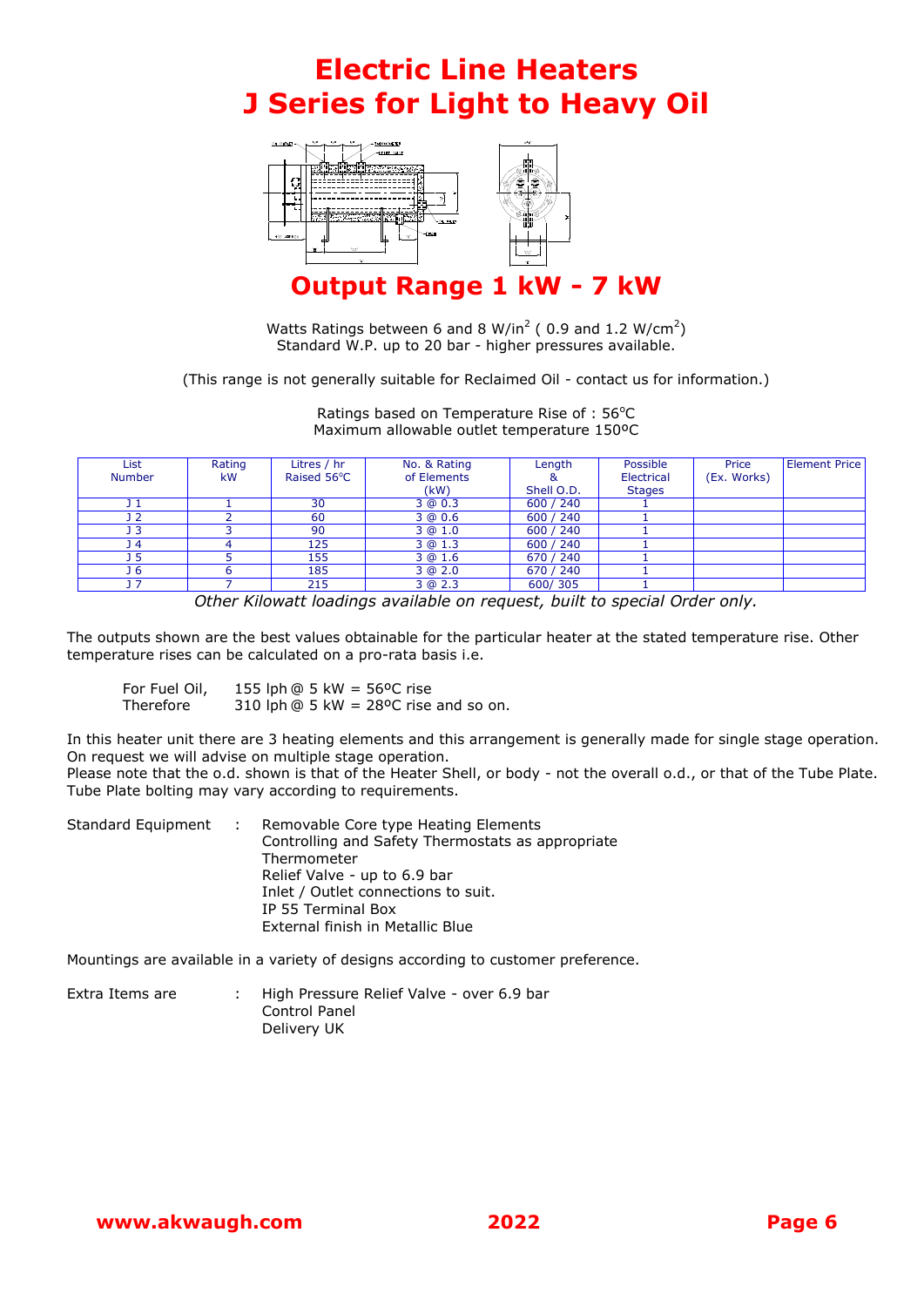#### **Steam / Electric Line Heaters CES Series (NEW) for Heavy Oil / Reclaimed Oil Output Range 20,000 - 200,000 Btu/hr**



Watts Rating (on electrics) between 5 and 8 W/in<sup>2</sup> (0.77 and 1.22 W/cm<sup>2</sup>)

Standard W.P. up to 30 bar with Steam Pressure 14 bar maximum. All units sized using 3.4 bar(g) steam Oil Inlet Temperature : 55°C / Oil Outlet Temperature : 90°C - max. 150°C

| List            | Rating   | Litres / hr | No. & Rating | <b>Steam Heating</b> |
|-----------------|----------|-------------|--------------|----------------------|
| <b>Number</b>   | kW (30%) | Raised 35°C | of Elements  | Surface Area         |
|                 |          |             | (kW)         |                      |
| <b>CES 300</b>  | 3        | 300         | 1 @ 3.0      | 1.0 <sup>m²</sup>    |
| <b>CES 400</b>  | 3        | 400         | 1 @ 3.0      | 1.3 <sup>2</sup>     |
| <b>CES 500</b>  | 6        | 500         | 3 @ 2.0      | 1.6 <sup>2</sup>     |
| <b>CES 600</b>  | 6        | 600         | 3 @ 3.0      | 1.9 <sup>2</sup>     |
| <b>CES 700</b>  | 6        | 700         | 3 @ 2.0      | 2.2 <sup>2</sup>     |
| <b>CES 800</b>  | 9        | 800         | 3 @ 3.0      | 2.6 <sup>2</sup>     |
| <b>CES 900</b>  | 9        | 900         | 3 @ 3.0      | 2.9 <sup>2</sup>     |
| <b>CES 1000</b> | 9        | 1000        | 3 @ 3.0      | 3.2 <sup>2</sup>     |
| <b>CES 1500</b> | 12       | 1500        | 3 @ 4.0      | 4.8 <sup>2</sup>     |
| <b>CES 2000</b> | 18       | 2000        | 6@3.0        | 6.4m <sup>2</sup>    |
| <b>CES 2500</b> | 24       | 2500        | 6@4.0        | 8.0 <sup>2</sup>     |
| <b>CES 3000</b> | 27       | 3000        | 6@4.5        | 9.6 <sup>2</sup>     |

*Other Kilowatt loadings / Surface Areas available on request, built to special Order only.*

The outputs shown are the best values obtainable for the particular heater and a heater chosen from this list should perform adequately in the range 50 - 100% of full rated load.

It should be noted that the range above is completely interchangeable with our CCS and LHR ranges, such that the tube plate assemblies of the CES heaters will fit a dimensionally similar Steam Only or Electric Only unit. Our range of Hot Water Heaters is also interchangeable but advice must be sought as to performance prior to dismantling.

| Standard Equipment | <b>STAR</b> | Removable Core type Heating Elements                                        |
|--------------------|-------------|-----------------------------------------------------------------------------|
|                    |             | Controlling and Safety Thermostats as appropriate                           |
|                    |             | Thermometer                                                                 |
|                    |             | Relief Valve - up to 6.9 bar                                                |
|                    |             | Inlet / Outlet connections to suit.                                         |
|                    |             | Fittings are provided for Sarco or alternative steam / HW control equipment |
|                    |             | IP 55 Terminal Box                                                          |
|                    |             | External finish in Metallic Blue                                            |

Mountings are available in a variety of designs according to customer preference.

Extra Items are : Spirax Sarco Steam Regulator & suitable Control Valve Steam Trap Set / Sight glasses, isolating valves etc. High Pressure Relief Valve - over 6.9 bar Delivery UK

#### **www.akwaugh.com 2022 Page 7**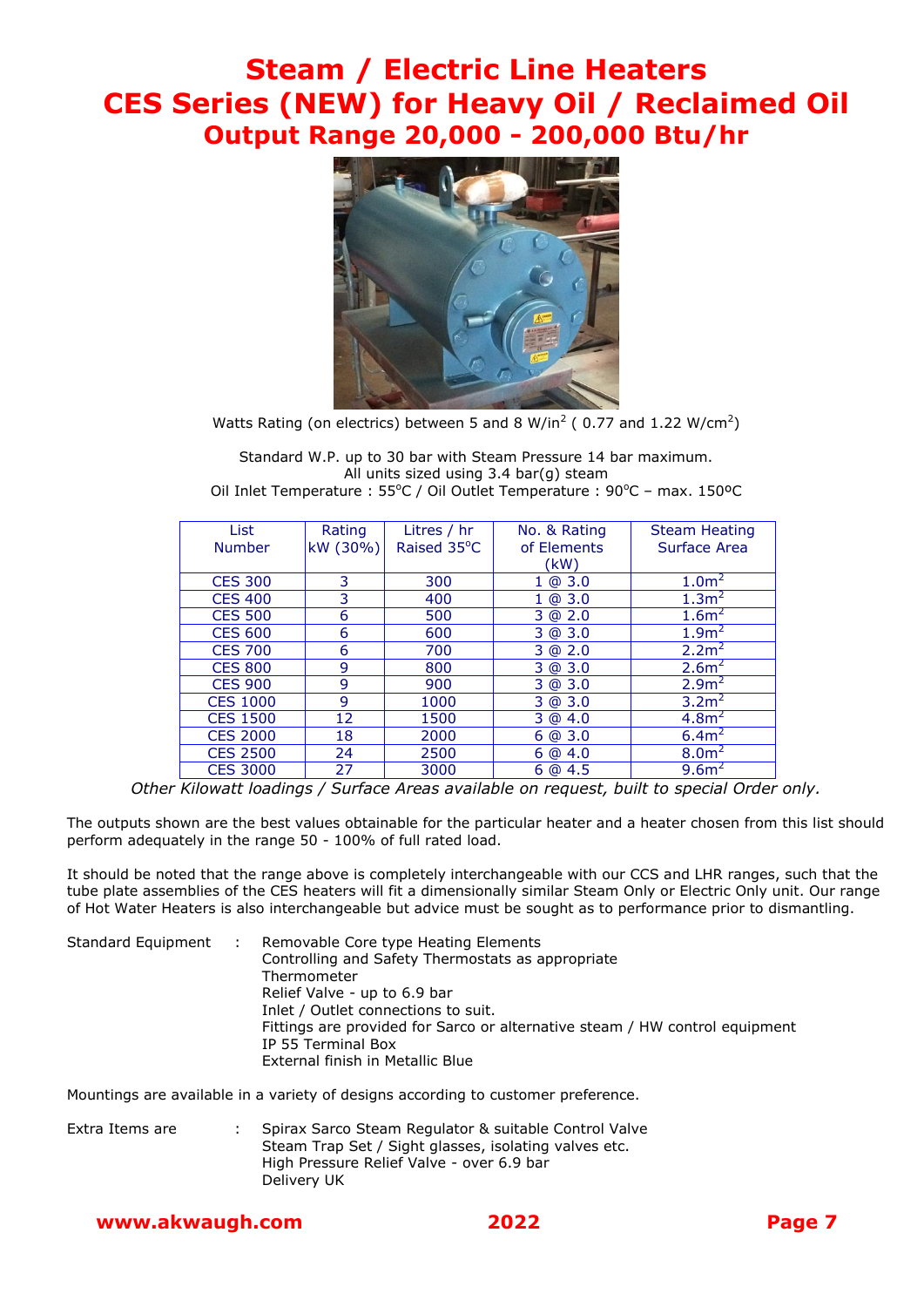#### **Steam Line Heaters CCS Series for Heavy Oil / Reclaimed Oil Output Range 20,000 - 200,000 Btu/hr**

Standard W.P. up to 30 bar with Steam Pressure 14 bar maximum. All units sized using 3.4 bar(g) steam Oil Inlet Temperature : 55°C / Oil Outlet Temperature : 90°C Maximum allowable outlet temperature 150ºC

| <b>List</b><br><b>Number</b> | <b>Output</b><br>in.<br>BTU's / hr | Litres / hr<br>Raised 35°C | <b>Steam Heating</b><br><b>Surface Area</b> |
|------------------------------|------------------------------------|----------------------------|---------------------------------------------|
| <b>CCS 01</b>                | 20,000                             | 230                        | 0.9 <sup>2</sup>                            |
| <b>CCS 02</b>                | 40,000                             | 455                        | 1.9 <sup>2</sup>                            |
| <b>CCS 03</b>                | 60,000                             | 680                        | 2.8 <sup>2</sup>                            |
| <b>CCS 04</b>                | 80,000                             | 910                        | 3.7 <sup>2</sup>                            |
| <b>CCS 05</b>                | 100,000                            | 1140                       | 4.6 <sup>m²</sup>                           |
| <b>CCS 06</b>                | 120,000                            | 1360                       | 5.6 <sup>2</sup>                            |
| <b>CCS 07</b>                | 140,000                            | 1600                       | 6.5 <sup>2</sup>                            |
| <b>CCS 08</b>                | 160,000                            | 1820                       | 7.4 <sup>2</sup>                            |
| <b>CCS 09</b>                | 180,000                            | 2050                       | 8.4 <sup>2</sup>                            |
| <b>CCS 10</b>                | 200,000                            | 2300                       | 9.3 <sup>2</sup>                            |

*Greater Surface Areas / loadings available on request, built to special Order only.*

The outputs shown are the best values obtainable for the particular heater and a heater chosen from this list should perform adequately in the range 50 - 100% of full rated load, dependent upon the control system in use.

The range above has been rationalised with respect to available loadings and body shell / rating combinations. Interchangeability of minor parts is a feature and will be useful for those customers with a number of similar heaters on one site. Intermediate loadings will usually be available, but will be treated as non - standard items.

It should be noted that the range above is completely interchangeable with our CES and LHR ranges, such that the tube plate assemblies of the CCS heaters will fit a dimensionally similar Steam / Electric or Electric Only unit. Our range of Hot Water Heaters is also interchangeable but advice must be sought as to performance prior to dismantling.

| Standard Equipment | Thermometer                                                             |
|--------------------|-------------------------------------------------------------------------|
|                    | Relief Valve                                                            |
|                    | Inlet / Outlet connections to suit.                                     |
|                    | Fittings provided for Sarco or alternative steam / HW control equipment |
|                    | External finish in Metallic Blue                                        |

Mountings are available in a variety of designs according to customer preference.

Extra Items are : Spirax Sarco Steam Regulator & suitable Control Valve Steam Trap Set / Sight Glasses, Isolating Valves etc. High Pressure Relief Valve - over 6.9 bar **Delivery**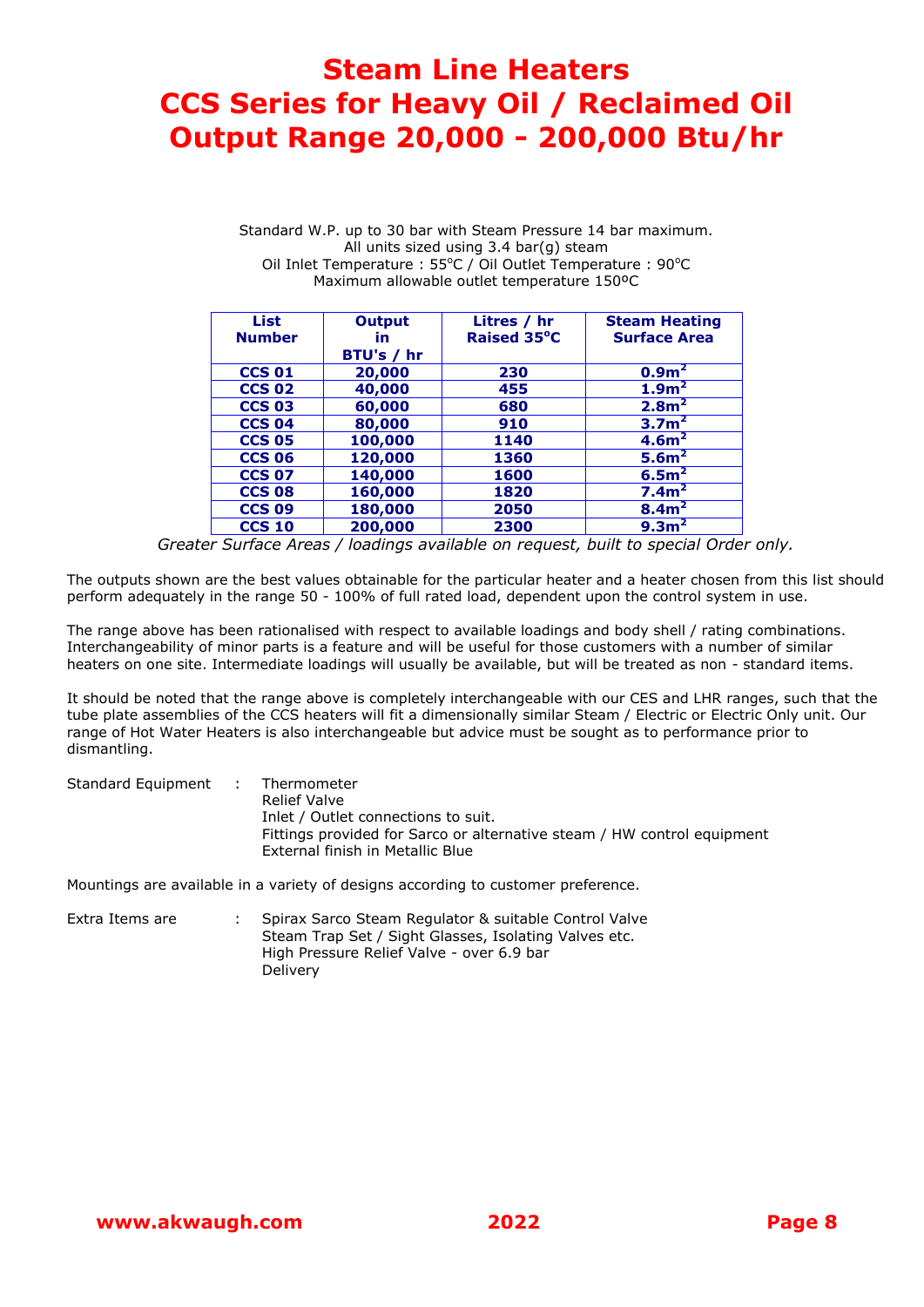#### **Control Panels For Electric Heaters, Steam / Electric Heaters and Pumping & Heating Units**



We manufacture a variety of control panels to suit our heater range. These can be simple, with only warning lights and a main isolator, or complex with digital controls incorporated.

Standard panels are wired to BS 6231, and have the following incorporated :

*IP66 rating Door legends as appropriate Door interlocked On-Load isolating switch rated above working load Main load Contactor or Contactors as appropriate Load and Control circuit fuses Transformer operated warning lights Rail mounted outgoing control circuit and load terminals*

The lower limit for the application of sophisticated control is around 3.0 kW, although we can accommodate any rating. Higher loadings are more popular since the cost of the control system is more easily justified against a more expensive heater, which may have many features worthy of incorporation in a panel.

Should there be a requirement to incorporate other controls e.g. Pump Starters, Interlock Relays and associated functions we only require your specifications to be able to incorporate these within our standard design.

Note that all heaters contain (as standard) Control and Safety thermostats which are easily incorporated into the control circuit of any simple and cost effective control panel. However, note that these thermostats are capable of direct heater operation up to 3 kW without a contactor or other mains switching device.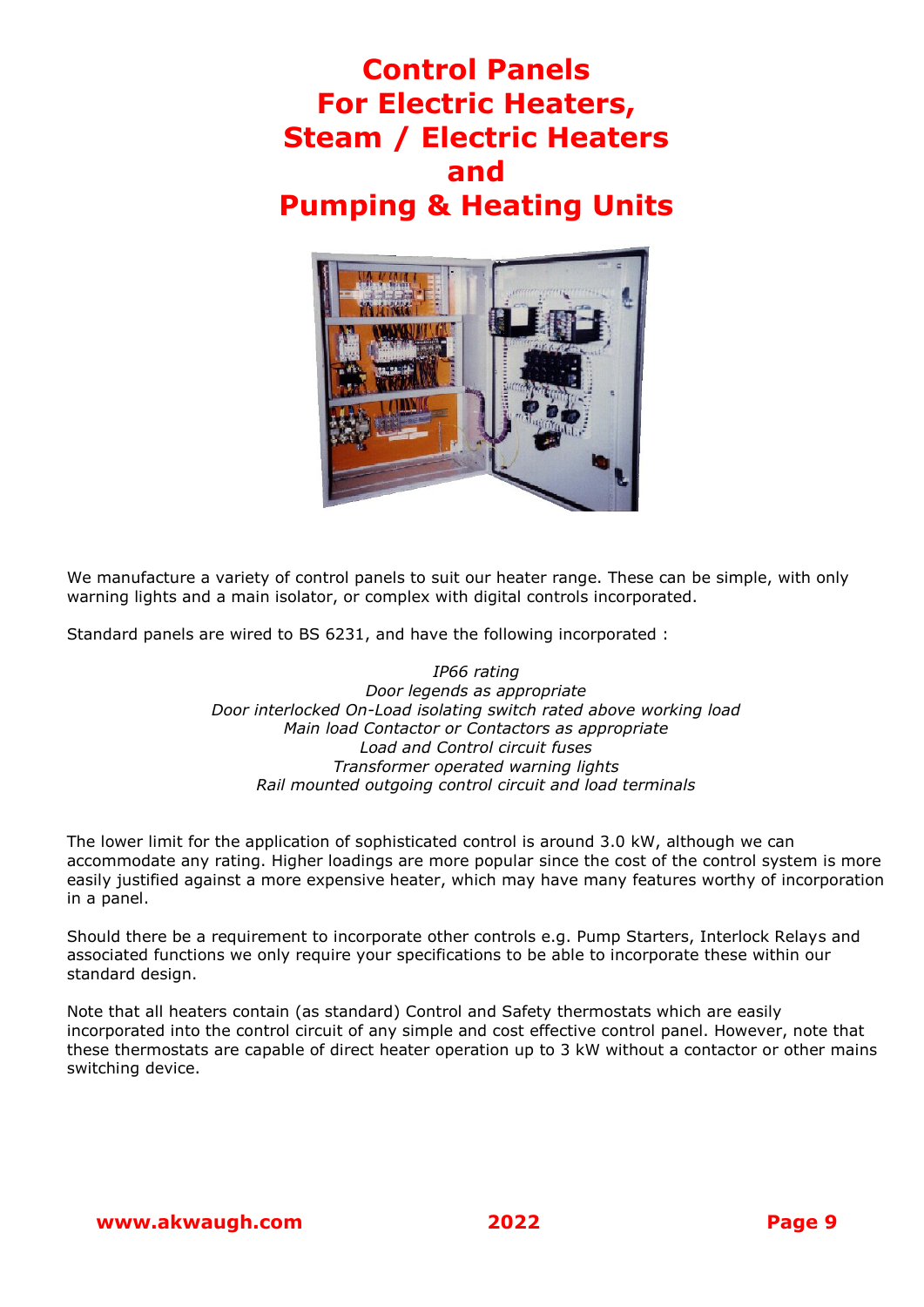#### **Heating elements & Thermostats**



We manufacture our own heating elements, giving us the following advantages :

Quality Control **Flexibility** Rapid Manufacture

For urgent spares requirements we are flexible enough to move production to that requirement and complete it within whatever timescale is desired.

We do not manufacture thermostats or relief valves, as these are precision items of equipment readily available from other manufacturers.

We purchase these items from a selected number of suppliers. All heaters we manufacture, past and present, have one or both of these components and we are able to provide spares to suit.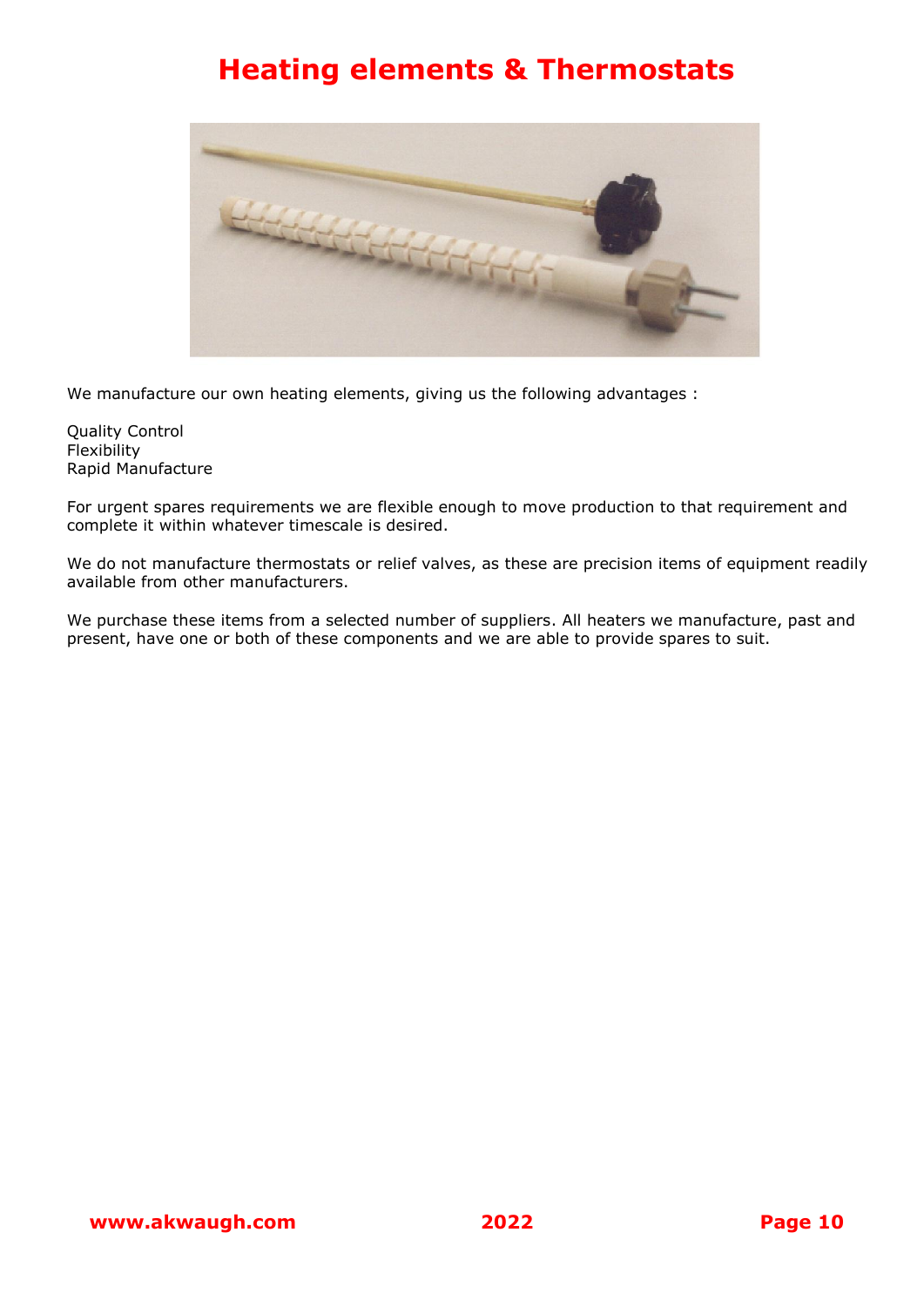## **Heavy Oil / Reclaimed Oil Line Heaters (All types)**

#### **Information**

We pride ourselves in giving a sound technical service. Our knowledge is based upon over 80 years of experience in manufacturing, supplying and servicing heaters.

Our policy is to supply as complete a package as possible.

Except where indicated, everything is Standard issue and in some cases there are sub-options within the Standard at no extra cost.

| a)           | Heater Shell            |    | Comprising Basic Seamless Steel Shell & Tube Plate Assembly       |
|--------------|-------------------------|----|-------------------------------------------------------------------|
| b)           | Inlet & Outlet          |    | Connection Sizes to choice - up to 4" (100mm) bore, BS4504        |
| C)           | <b>Other Fittings</b>   | ÷  | For Thermometer, Relief Valve, Drain (plugged)                    |
| $\mathsf{d}$ | Instrumentation         |    | Thermometer range to suit application (typically 100mm dial type) |
| e)           | Valving                 |    | Relief Valve to suit application (to 150 psi - extra above this)  |
| f)           | <b>Heating Elements</b> | ÷. | Removable Core Type with high quality Nickel Chrome wire.         |
| g)           | Thermostats             |    | Control and Safety (Manual Reset) to suit application             |
| h)           | <b>Terminal Box</b>     |    | Up to IP 65, with "Klippon" type terminations                     |
| $\mathsf{i}$ | Mountings               |    | As required, plate supports, side horns etc.                      |
| j)           | Lagging / Cladding      | ÷  | Heaters are lagged with Rockwool & Clad in sheet M.S.             |
| $\mathsf{k}$ | Painting                |    | Generally Primer & Hammer Blue.                                   |
|              |                         |    |                                                                   |

We can, within reason, accommodate variations to our standard equipment such as additional fittings or specific colour schemes to RAL specifications.

For Steam or Hot Water Heaters, we supply as standard certain fittings for steam temperature control, whether or not you specify these from us. Generally this will be a BSP connection on the Tube Plate for a Steam Regulator. If you have a particular system in mind we would be happy to advise.

Our Standard Guarantee (with the exception of Waste / Recycled oil heaters) is 12 months from the date of purchase, regardless of when the equipment is put into use. We do aim to be flexible and may consider claims outwith this period on their merits. We have an optional plan which extends certain aspects of our guarantee - please enquire.

Waste or recycled oil heaters have to endure special working conditions which mean that the standard guarantee is not suitable. We therefore base any claim for assistance solely on the information we can acquire regarding the process involved.

If you are a new customer, you are invited to supply as much information as possible to allow us to build a heater which suits your process.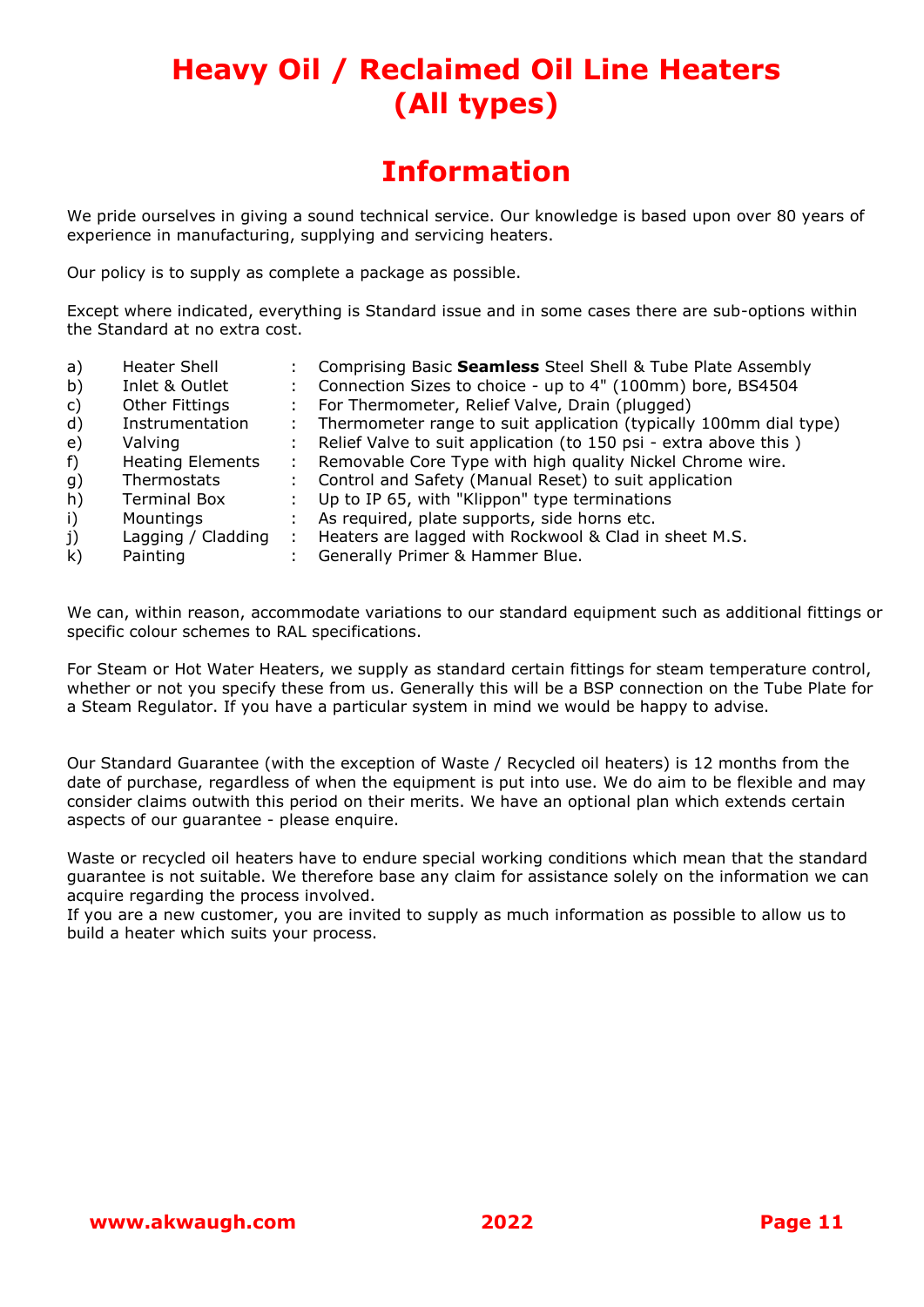### **General Information – Fuel Oil Preheating**

**Oil Burners**, depending upon the type used, usually require the viscosity of the oil to be as indicated below. The type of heater and thermostat ranges are generally dependent upon the oil burning plant, grade of fuel and to suit a particular make and type of burner. Please Note : these comments do not apply to Waste / Reclaimed Oil.

Specifications are in line with BS2869:1988

| opcomoderono di o mi mio mien pozoos i 1960 |                   |                             |                   |      |               |                |  |
|---------------------------------------------|-------------------|-----------------------------|-------------------|------|---------------|----------------|--|
|                                             |                   | Preheater Temperatures for: |                   |      |               |                |  |
| Oil Type                                    | : Grade           | - 10                        | Viscosity         |      | Pressure Jet  | Rotary Cup     |  |
| (Description)                               | <b>STATISTICS</b> |                             | @ Temperature     |      | Burners       | <b>Burners</b> |  |
| Light Fuel Oil                              | : Class $E$ :     |                             | 8.2 cSt @ 100 C : |      | $60 - 70$ C   | $25 - 33$ C    |  |
| Medium Fuel Oil                             | : Class F         | $\sim$ 100 $\sim$           | 20.0 cSt @ 100 C  | - 11 | $90 - 105$ C  | 40 - 50 C      |  |
| Heavy Fuel Oil                              | : Class G         | $\sim$ 1.                   | 40.0 cSt @ 100 C  |      | $110 - 130$ C | 70 - 82 C      |  |

**Industrial Oil burning plant** using pressure jet burners should be designed to allow for a temperature rise of 70 C for Class E and 85 C for Class F fuel oils. Plants requiring multi-fuel capability should be designed for Class G oil.

**The temperature of the oil** exiting the Line Heater is controlled by a thermostatic device.

**In an electric heater** this control is achieved by an electro-mechanical thermostat or other device mounted on the tubeplate, with the sensor directly in the path of oil flowing from the heater. The Control thermostat or sensor is set at or near the oil burning temperature, depending upon site conditions and the required Safety thermostat is set approximately 20 C higher to compensate for the differentials between the two thermostats. Should the Control thermostat or sensor fail to operate, the Safety thermostat acts as a master cut-out and switches the heater off. When the fault has been rectified the reset button on the safety thermostat is depressed and the circuit is reestablished.

We are obliged to provide a minimum of one Safety thermostat - even if the heater has been specified with a sophisticated electronic control system. British Standards require a Safety device. Please also note that putting a control device in a pipeline EXTERNAL to the heater, however near to the actual heater shell, will ALWAYS give a false reading on emergency shutdown since it relies purely on the flow of oil past the sensor. We consider this unsafe.

**Basic Electronic control** via sensor and relay is achievable using standard components. For heaters with substantial outputs there is a wide range of sophisticated products available. However, money spent on close control is not always good value unless the rest of the system is similarly sophisticated. Thyristor control is particularly suitable for large electric heaters, this mode providing a stepless variation in input load as commanded by a temperature sensor or sensors.

**Split loads** are available on standard controls, generally using heating elements linked in groups of 3 (star connection) to provide a balanced load.

**For Steam or HPHW heaters** a Sarco thermostatic regulator and Steam Control valve are available as options for fully automatic control. An electronic version of this system is available, however it is often preferable to have the mechanical system since this does not rely on the presence of electrical power. It should be noted that where such heaters are used it is advisable to have the control device situated inside the heater shell in the same manner as for electric heaters to ensure a steady oil temperature under flow and standby conditions. Where the controls are sited away from the heater, say in a branch pipe, while this can give good results under flow conditions, it does not react well to damaging residual heat build up on uncontrolled shut-down.

In an Electric Heater one should particularly appreciate the mass of the heating unit and therefore the thermal inertia inherent in the design. We have gone to great lengths to provide the greatest flexibility within our ranges to prevent the possibility of oil carbonisation even under extreme circumstances.

It is our recommendation that pumping systems must be interlinked to the heater with timers for both start up and shut down, this arrangement giving flow at the times of greatest thermal stress on the oil. This simple and inexpensive addition to the electrical system will greatly extend the life of your plant.

#### **For the purposes of standardisation of outputs, all heaters are shown with an inlet oil temperature of 55 C, the recommended handling temperature for Class G oil.**